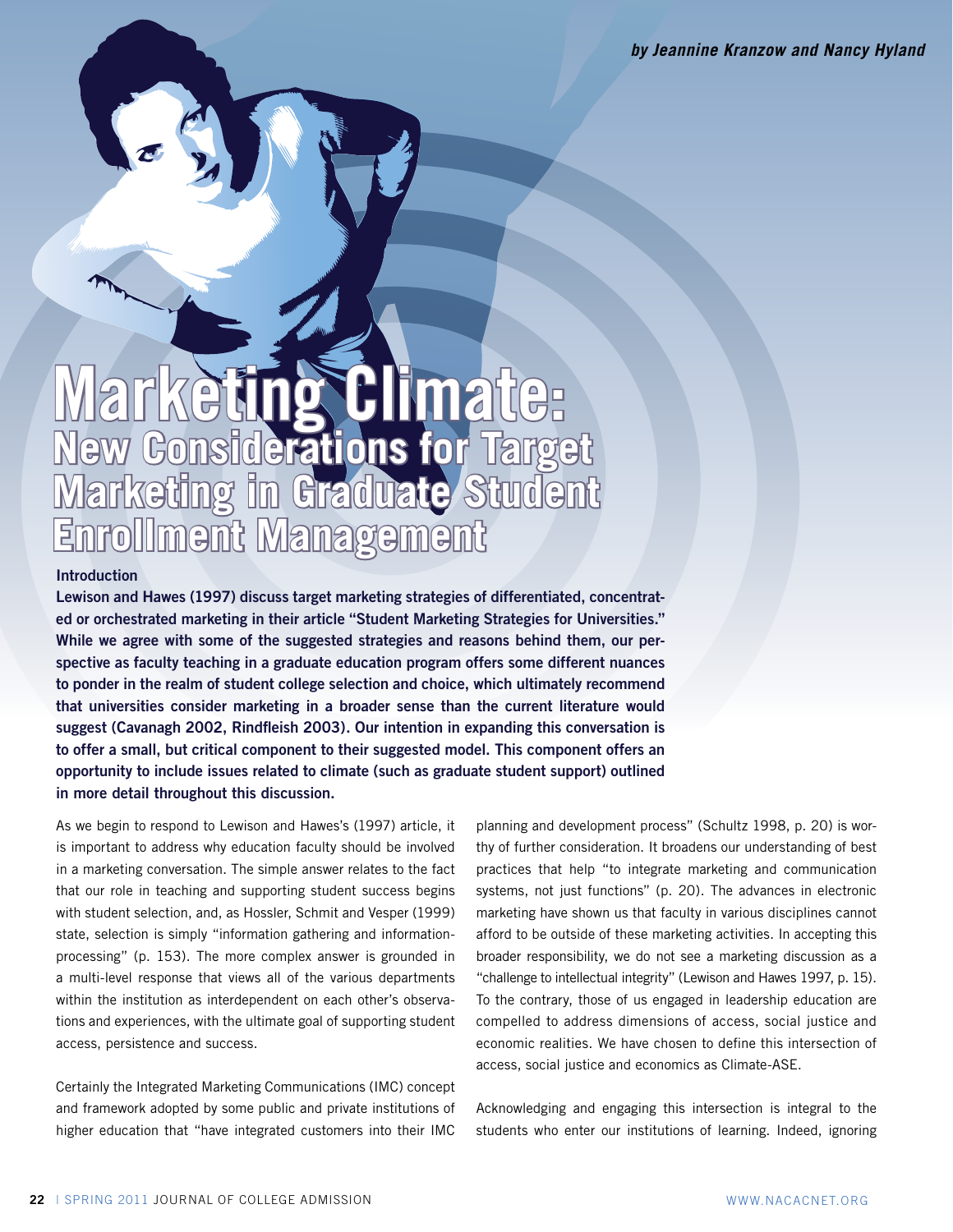## **Figure 1. Lewison and Hawes Model (2007) Figure 2. Climate-ASE Model**



**Motivational Forces** 

Climate-ASE calls into question our capacity to fulfill our academic missions and responsibilities. We posit that all faculty and administrators in postsecondary institutions function in a leadership role, whether or not it is explicit. Within this framework and ideology, we propose an extension to the Lewison and Hawes (1997) model (see Figure 1). This extension is grounded in the Climate-ASE model (see Figure 2), which has the potential to build bridges that span both the marketing and academic discourse and ultimately impact sustainability for both.

#### **Discussion**

The current model developed by Lewison and Hawes (1997) is a three by four matrix. The horizontal axis represents the motivational forces that impact the behavior of consumers defined as: career learner, socio-improvement learner and ambivalent learner. The vertical axis is characterized by the principal benefit sought and defines the buyer as one of quality, value or economy.

As mentioned earlier, we appreciate the direction they propose in terms of understanding the limitations of the mass marketing approach, and their desire to move the discourse towards a more meaningful and cost effective approach. In this context, their model is sufficient; however, upon analysis and reflection, we are compelled to suggest an extension to the current matrix.

Our extension adds a fourth principle benefit sought, labeled Climate-ASE or the intersection of access, social justice and economics. We have maintained the integrity of the remainder of



**Motivational Forces** 

the matrix. In developing this model, we recommend, as Lewison and Hawes (1997) suggest, that it is imperative to consider specific populations of students when marketing plans are developed. Those who fall into the fourth principle benefit sought as Climate-ASE are the key individuals who have informed our model.

Scholars write about how student language can be a window into feelings and experiences, saying, "Individuals in specific social contexts act on community feelings, attitudes and perceptions through language and other symbolic forms that researchers can pursue" (Kretchmar and Memory 2010, p. 145). Based on this premise, we find the context for choosing Climate as our component descriptor in a comment from one of our current doctoral students. "It's [coming to a particular institution] just like entering a room that is too hot or too cold and then entering one that is just right, and you say—yes, I belong here." For these students, it goes beyond institutional fit. It encompasses an environment where the student can participate in higher education in a way that honors their life choices and existing commitments.

While in the role of student, non-traditional students also function as citizens, employees and oftentimes spouses and/or parents (Spellman 2007). Classmates in similar roles and with similar responsibilities serve as important support systems, and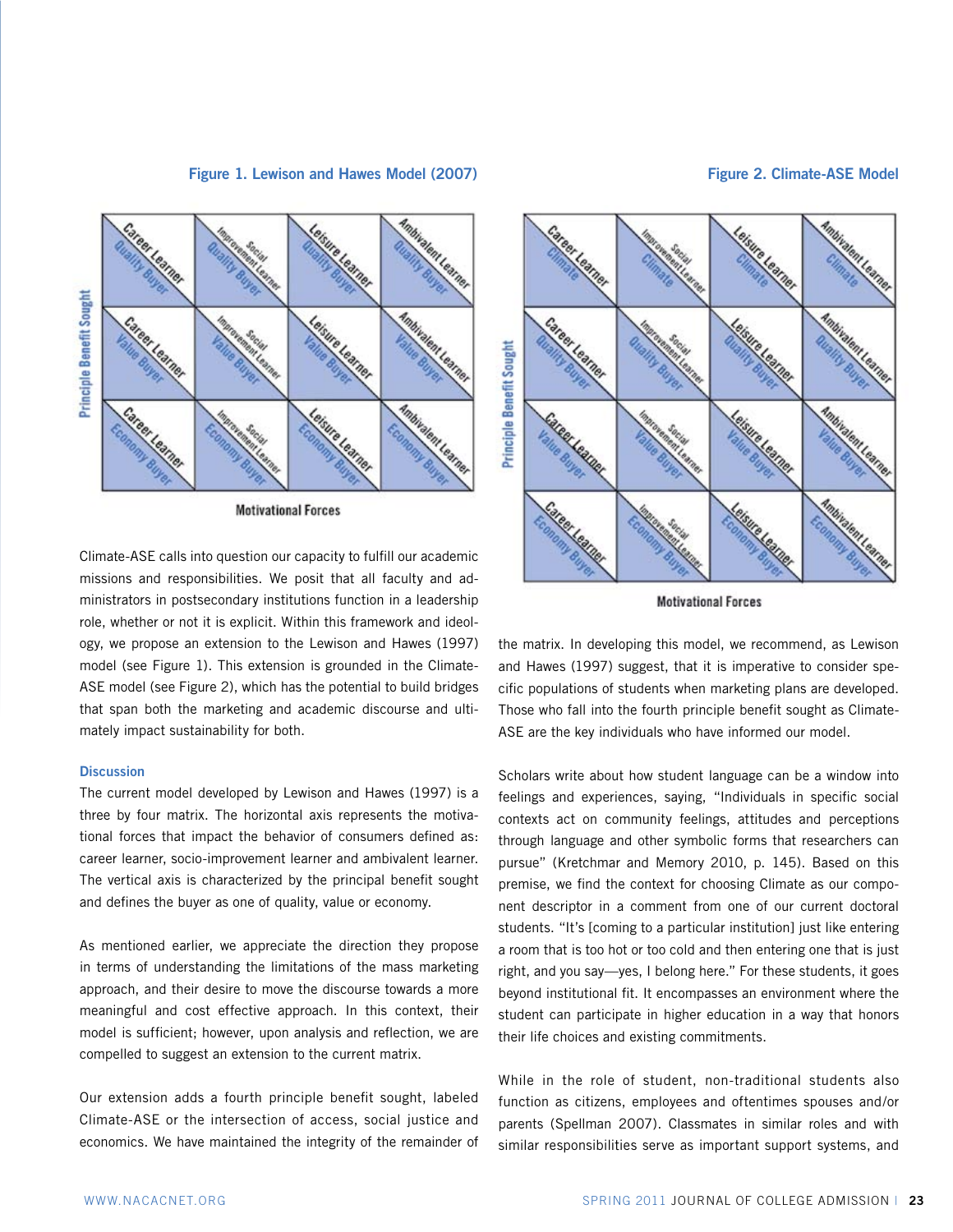environments that allow these students to connect help students feel a sense of loyalty to peers and their institutions. Peer support and community, although not thoroughly researched in education, is an area of importance for these students (Gardner 2009, Kasworm 2010), supporting our extension of the Hawes model with the addition of fourth principal benefit sought.

#### **Access**

Although the intersection and intertwining of access, social justice and climate (Climate ASE) is the critical discussion presently, looking individually at the elements of Climate ASE, provides an important grounding to making sense of the extension of the model. In terms of access, there are many factors that can inhibit the ability of a student to pursue graduate education. They include caps, which limit the number of students to a particular college, school or program, grade point average, standardized test score requirements, course scheduling (Spellman 2007), and residency requirements.

From taking standardized tests and completing admission paperwork to impossible scheduling demands, many students feel they cannot meet the rigors of graduate work. Although testing does not appear to provide an accurate measure of ability (Croizet and Dutrévis 2004) and certain populations routinely do not score well on standardized tests (Ruha 2004), many programs continue to require them.

Even if a student is successful on a standardized test, schools and departments requiring graduate residency requirements (often characterized by three semesters of full-time graduate enrollment) can unintentionally dissuade potential students with scheduling demands. Similarly, when programs offer courses only during daytime hours, they discourage applicants with family responsibilities. Even if assistantships or moderate financial aid is available, most full-time students with families to support (especially single parents) find moderate stipends insufficient.

### **Social Justice**

Social justice is a complex dialogue beyond the scope of thorough investigation for this paper, but for our purposes, social justice can be viewed as grounded in the principle of inclusion and equity. Through the social justice lens, perceived power and influence (as well as real structures) can impose student limitations. For many students, the proper institutional "fit" is found at the institution where students sense inclusion (rather than just being told they are included). Brennan and Naidoo (2008) note, "While there is extensive research literature on social justice and equity in the social sciences, in general this is not fully engaged with by higher education researchers" (p. 298). Enrollment management may be the area in which it is most appropriately discussed, considering the current political agenda and changing sources of financing.

#### **Economics**

Our society tends to focus on the visible economic factors as hindrances to educational access and success. Less visible but equally powerful is lack of social capital (see Bourdieu 1996). In our practice, we have come to recognize it as a powerful factor in gate-keeping, particularly for first-generation graduate students. These students frequently reveal a silent lack of confidence that has daily repercussions. Their sense of self is skewed by their perception that they do not belong in the graduate environment. Climate-ASE excavates this paradox of learner-impostor, broadening the marketing lens.

#### **Student Support**

The ability of proprietary institutions to remove these gates and barriers, while maintaining academic integrity, has made this sector economically successful in the last decade. The challenge for these institutions is to not take advantage of second-chance learners. Hopefully, regional and/or other accreditation processes will provide significant monitoring vehicles; however, these institutions must be mindful, as they balance integrity and tuition dollars, that accreditation bodies are not final ethical guides.

As institutions both nationally and internationally, proprietary and non-profit struggle with decreasing government support or shifts in funding sources, issues of ethicality and academic integrity cannot be pushed aside (Guthrie and Newman 2007). With thoughtful intention and strong leadership, institutions can make ethical decisions even in the difficult financial times (Murphy and Gibbs 2009).

Population-specific supports are essential success-levers. Supports should not erroneously be taken for handholding and a heightened sense of the workload necessary for success must remain. Institutions that deprive students of these supports may close the gate, but certain students may not even recognize the gate. In the access discussion, students may perceive the cause as beyond their control; but in this situation, the students are more likely to attribute failure to themselves.

"Unfortunately, few institutions seem willing to make the obvious point that their marketplace of ideas is enriched by the diversity of